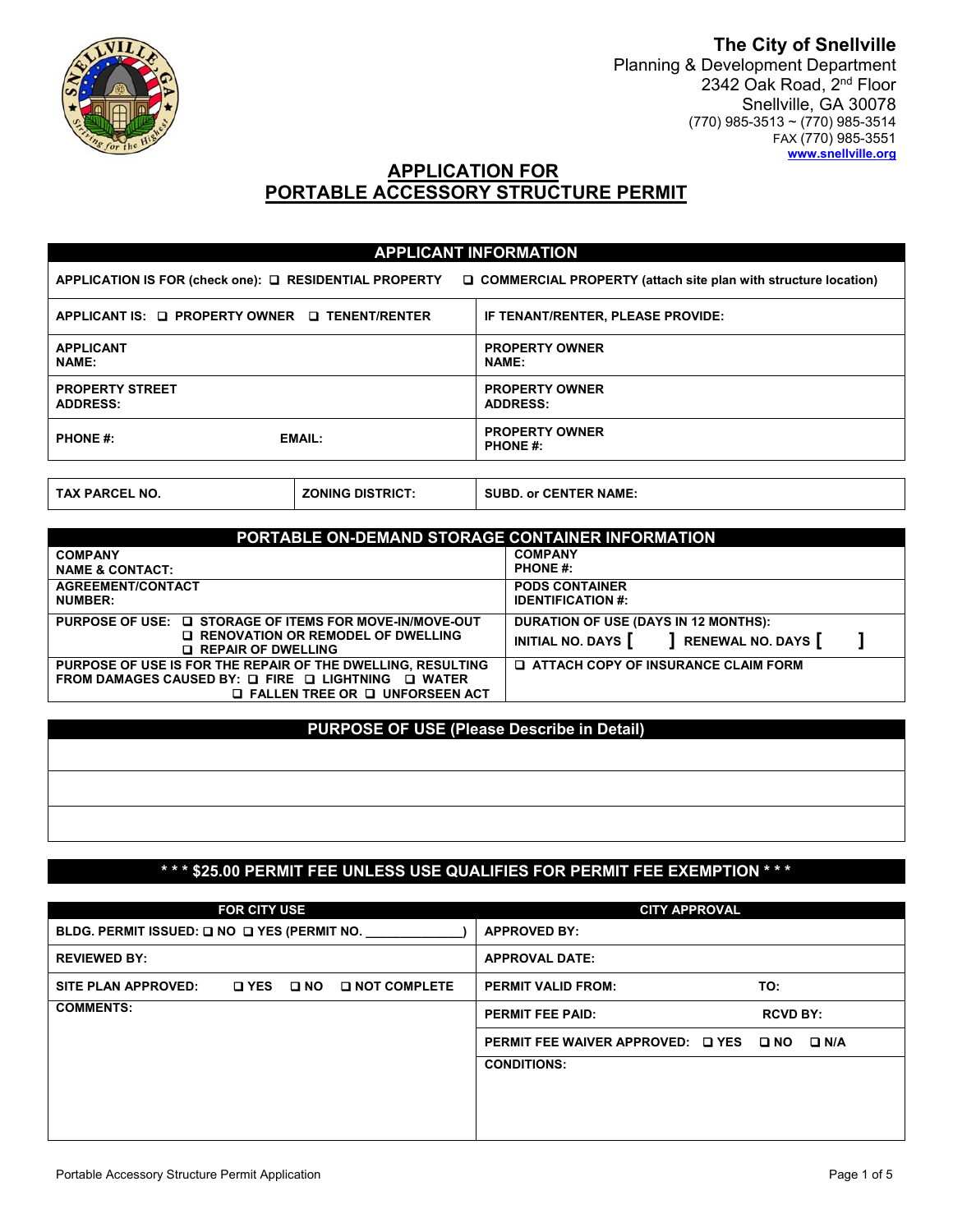# **REGULATORY INFORMATION**

## SEC. 206-8.24. PORTABLE ACCESSORY STRUCTURE

A. DEFINED. Any box-like storage container transported by truck or trailer to the desired location for drop-off with a storage capacity of more than 216 cubic feet that would normally be stored at an offsite location. Although these containers are often generically referred to by the trademarked brand name "PODS," this ordinance shall be applicable to any brand of portable outdoor storage container meeting the specifications of this paragraph.

This definition shall not include: a) consumer fireworks retail sales stands licensed in accordance with O.C.G.A. Title 25; b) a contractor office trailer which is used in association with a Land Disturbance Permit/Site Development Permit approved by the Director of Planning and Development; c) semi-trailers or cargo trailers containing two or more tandem axles at the rear and which attaches to the tractor with a fifth wheel hitch; or d) roll-off open top dumpsters used for the collection and transport of solid waste, which are exempt under this subsection.

### B. USE STANDARDS.

- 1. Where a portable accessory structure is allowed as a limited use, it is subject to the following:
	- a. May not be used for permanent onsite storage.
	- b. May be used as a convenient means of temporarily storing belongings relating to a move-in/moveout; or following damage by a fire or natural disaster; or when the building is undergoing renovation, repair or reconstruction; or for the temporary storage of seasonal merchandise.
	- c. May not be used for the storage or repair of motorized vehicles of any type.
	- d. May not be used to store solid waste, recyclable materials, refuse, and/or construction demolition debris.
	- e. May not be used to store any hazardous, combustible, or flammable materials.
	- f. Must be placed flush on the ground as designed and not raised for underneath storage; cannot be stacked vertically or placed upon any structure.
	- g. May not exceed 16 feet in length, eight feet in width, or 8.5 feet in height.
	- h. May not be used for vegetative, human, and/or animal shelter or habitation.
	- i. No temporary or permanent electrical wiring shall be provided to any storage unit.
	- j. When not attended, must be locked or secured to prevent unauthorized access or access by children.
	- k. During remodeling, renovation or other construction, the portable accessory structure may be used to store on-site tools, equipment and materials to be used, provided an active building permit has been issued for the property. The portable accessory structure must be removed upon completion or cessation of construction, or by the permit expiration, or before issuance of a Certificate of Occupancy; whichever is earliest.
	- l. Must be kept in good condition, free from weathering, discoloration, graffiti, rust, peeling/flaking paint, tearing or other holes or breaks, and other visible forms of deterioration or blight. The area around the portable accessory structure must be kept free of debris and litter and must be in strict compliance with the weed and refuse provisions of Chapter 300 Article 4 (Property Maintenance).
	- m. May not be placed in the street or block any sidewalk or placed where it can obstruct or diminish a motor operator's view of other vehicles, bicycle or pedestrian ways, or placed in a manner that obstructs any fire lane or hydrant.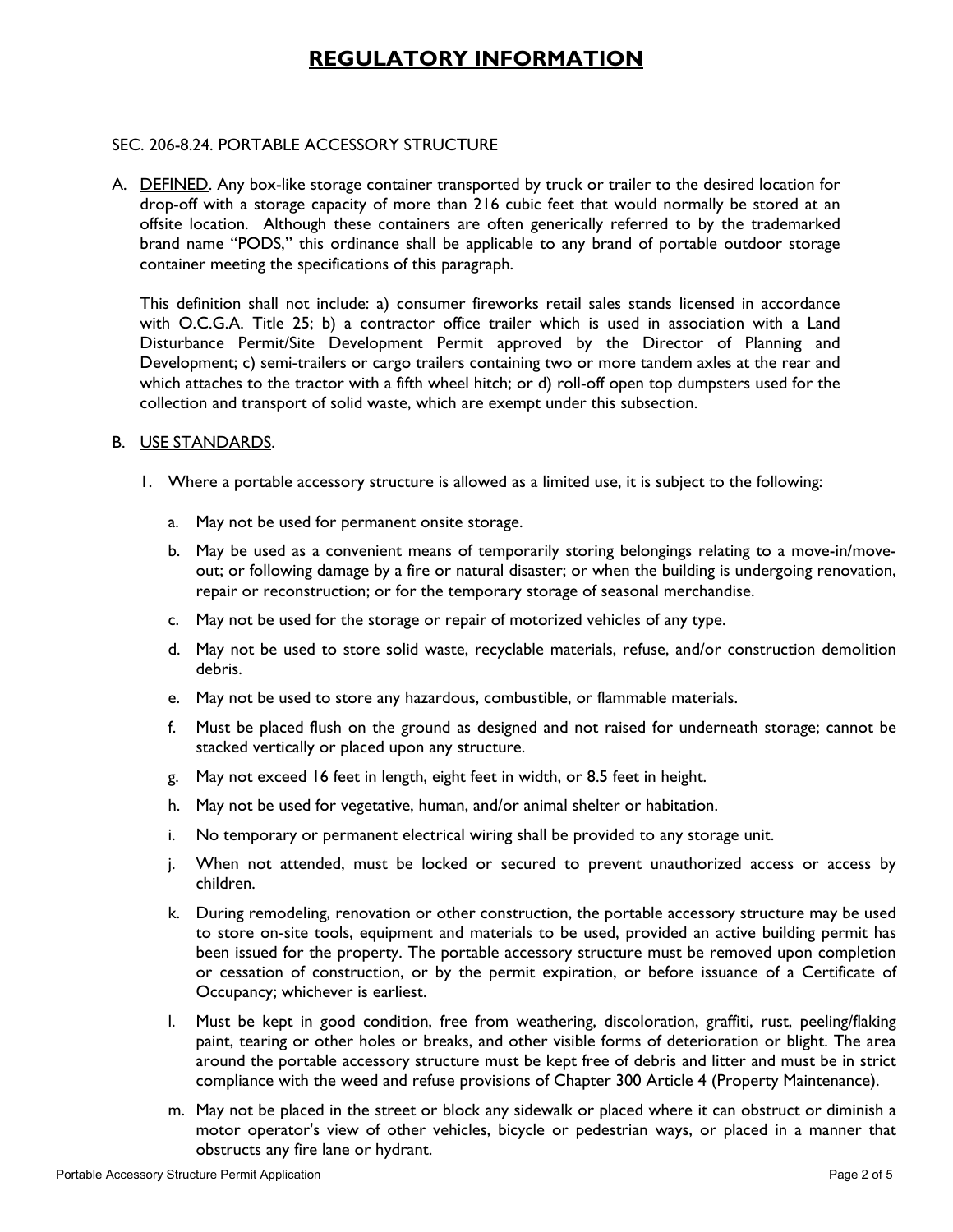- n. May not be located within a required landscape strip; required landscape area; buffer area; areas that are considered environmentally sensitive; within any drainage easement; or on top of a septic tank or septic system drain field.
- 2. **Residential Districts.** Where a portable accessory structure is allowed as a limited use in a residential district, it is subject to the following:
	- a. May not be used to store commercial goods (i.e., used for retail sales), goods for property other than that of the residential property where the PAS is located.
	- b. The number of portable accessory structures allowed on any developed lot or contiguous lots under the same ownership is limited as follows:
		- i. One portable accessory structure may be used for the first 2,000 square feet of conditioned floor area of the principal dwelling. Two (2) may be used for dwellings with 2,001 to 5,000 square feet of conditioned floor area. Three (3) may be used for dwellings that exceed 5,000 square feet of conditioned floor area.
		- ii. In no event may there be more than three (3) portable accessory structures placed on any developed lot or contiguous lots under the same ownership.
		- iii. The above restrictions notwithstanding, when the principal structure on the property has been made uninhabitable as a result of a declared natural disaster, or a fire or other damaging event beyond the control of the owner, the Director may authorize the use of more than one portable accessory structure for on-site storage, provided the authorization for such use is dependent upon issuance of a building permit for the reconstruction/repair of the principal structure.
	- c. When possible, the portable accessory structure must be placed on the driveway or other hardsurfaced area and located at least 5 feet from the side (interior) lot line and 10 feet from a public or private street right-of-way.
	- d. The portable accessory structure may block or obstruct any required exits, parking spaces, and/or any driveways for access to multifamily dwelling units.
	- e. The placement of a portable accessory structure on a lot must not cause vehicles to be illegally parked (i.e., parked in the yard or on the street/right-of-way where the posted speed limit is above 25 mph).
	- f. Duration/length of time allowed:
		- i. Where a portable accessory structure is used for the storage of items for moving:
			- a. First 30-day period in any 12-month period. No permit required.
			- b. Second 30-day period in any 12-month period. Permit required.
			- c. Portable accessory structure must be removed on or before the 60th day from the initial drop.
		- ii. Where used during renovation, remodel or repair of the dwelling with an approved building permit being issued:
			- a. First 90-day period in any 12-month period. Permit required.
			- b. Thirty-day renewal period in any 12-month period. Permit required.
			- c. Portable accessory structure must be removed on or before the 120th day from the initial drop, or upon issuance of a certificate of occupancy, whichever occurs first.
			- d. Permit fee will be waived/refunded upon providing proof of a filed insurance claim for the repair or damages caused by fire, water, lightning, fallen tree, or other unforeseen acts.
		- iii. Where used due to a declared natural disaster with an approved building permit being issued:
			- a. First 180-day period in any 12-month period: permit required; however, permit fee is waived.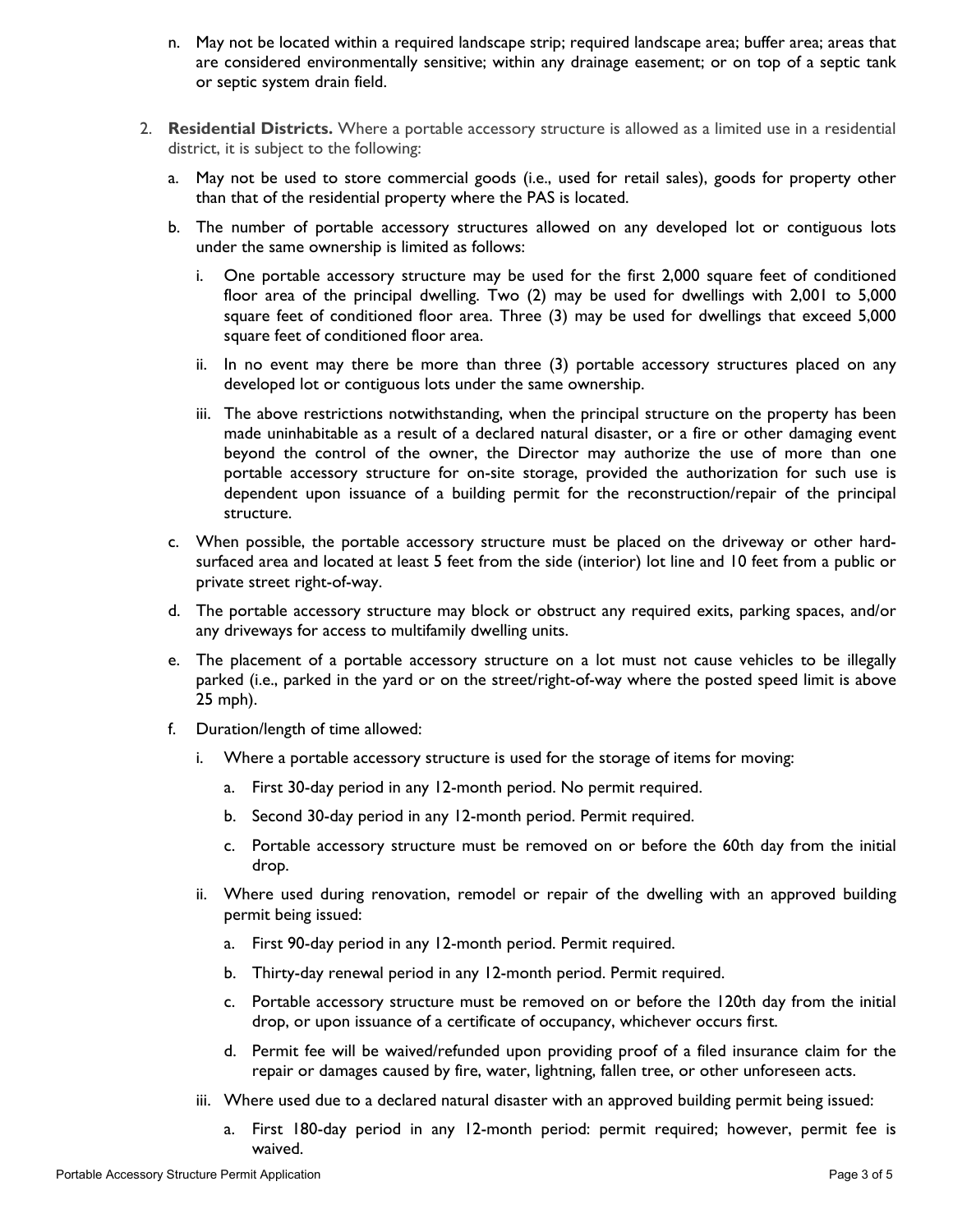- b. Ninety-day renewal period in any 12-month period: permit required; however, permit fee is waived.
- c. Portable accessory structure must be removed on or before the 270th day from the initial drop or upon issuance of a certificate of occupancy, whichever occurs first.
- d. The Director has the authority to grant a one-time extension up to an additional 90 days.
- e. In no event may a portable accessory structure be allowed to remain on any property for a period exceeding one (1) year.
- 3. **Nonresidential Districts.** Where a portable accessory structure is allowed as a limited use in a nonresidential district, it is subject to the following:
	- a. The portable accessory structure may only be located within the designated rear yard of the associated business, or the side (interior) yard where there is no rear yard. A site plan designating the proposed location of the structure(s) must be submitted with the portable accessory structure permit application. Site plan must first be reviewed and approved by the Gwinnett County Fire Marshal's Office.
	- b. Duration/length of time allowed:
		- i. Where a portable accessory structure is used for the storage of items for moving or for the temporary storage of seasonal merchandise:
			- a. First 60-day period in any 12-month period. Permit required.
			- b. Second 60-day period in any 12-month period. Permit required.
			- c. In no event may a portable accessory structure be allowed to exceed 120-days in any 12 month period.
		- ii. Where used during renovation, remodel or repair of the building with an approved building permit being issued:
			- a. First 90-day period in any 12-month period. Permit required.
			- b. Second 90-day day renewal period in any 12-month period. Permit required.
			- c. Portable accessory structure must be removed on or before the 180th day from the initial drop, or upon issuance of a certificate of occupancy, whichever occurs first.
			- d. Permit fee will be waived/refunded upon providing proof of a filed insurance claim for the repair or damages caused by fire, water, lightning, fallen tree, or other unforeseen acts.
		- iii. Where used due to a declared natural disaster with an approved building permit being issued:
			- a. First 180-day period in any 12-month period: permit required; however, permit fee is waived.
			- b. Ninety-day renewal period in any 12-month period: permit required; however, permit fee is waived.
			- c. Portable accessory structure must be removed on or before the 270th day from the initial drop or upon issuance of a certificate of occupancy, whichever occurs first.
			- d. The Director has the authority to grant a one-time extension up to an additional 90 days.
			- e. In no event may a portable accessory structure be allowed to remain on any property for a period exceeding one (1) year.
	- c. The business owner and/or property owner upon which the portable accessory structure will be located must acquire a portable accessory structure permit from the City before locating any structure(s) on-site.